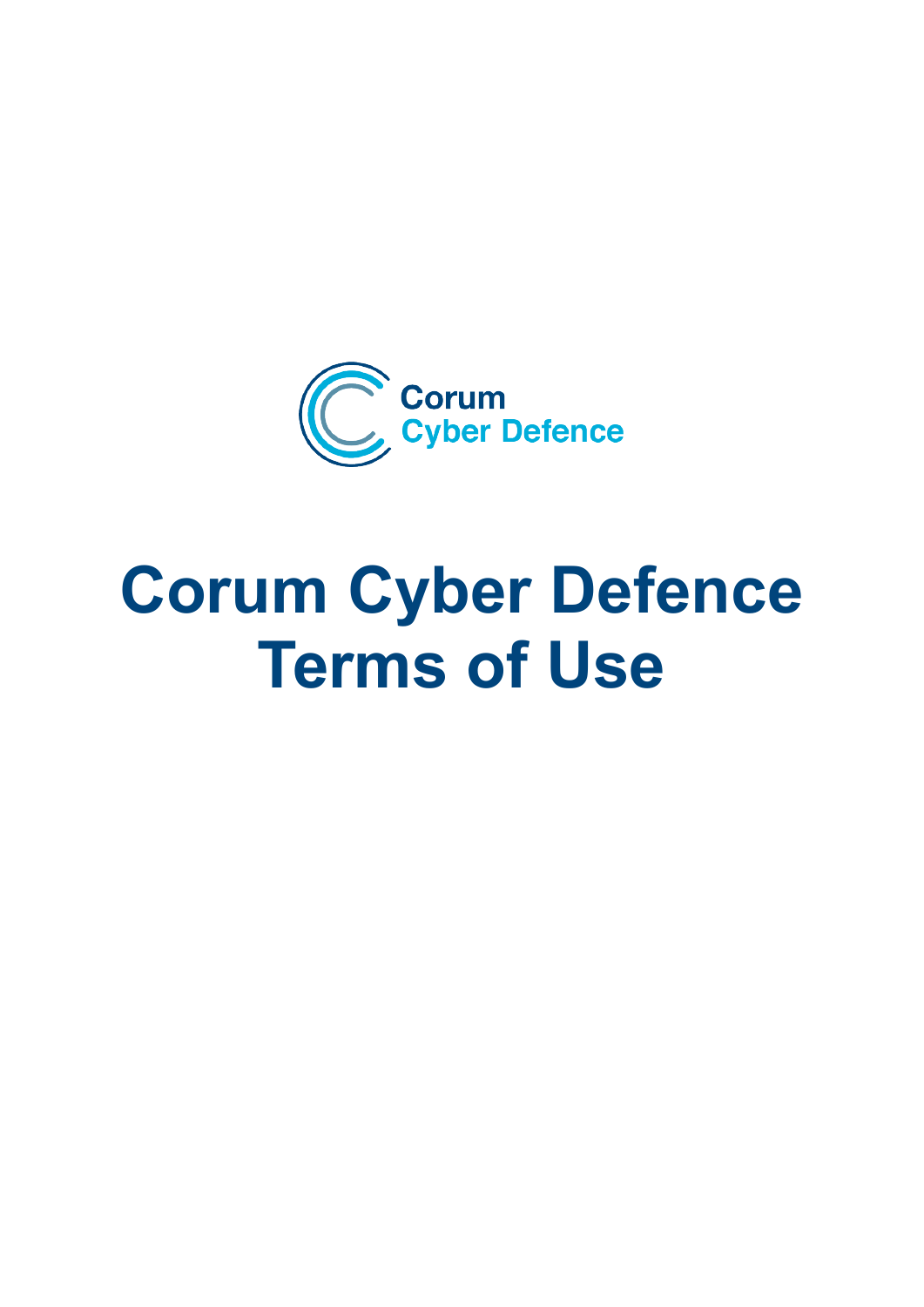

# Corum Cyber Defence

# **Terms of Use**

These terms set out your legal rights and responsibilities when using Corum Cyber Defence and will form part of the agreement between you and us.

In this document:

- you or your means you or the business or company you are authorised to represent.
- Corum, we, our or us means Corum Health Pty Limited ABN 63 086 308 858

You can obtain a Subscription to use Corum Cyber Defence via our Online Subscription Portal or by signing an Order Form and returning it to us.

These terms are included in any subscription for Corum Cyber Defence you obtain.

#### **Licence**

Corum grants you a non-exclusive, nontransferable, non-assignable limited licence to use Corum Cyber Defence solely in accordance with these terms.

You may only use Corum Cyber Defence:

- for the business which is licensed to use it;
- for the number End Users licensed; and
- if the subscription is designated to a number of devices or virtual environments, for that number of devices or virtual environments.

If you wish to use Corum Cyber Defence for any other business, additional End Users, devices or virtual environments you must purchase additional subscriptions for them.

You acknowledge that Corum Cyber Defence is licensed, and the licence does not constitute a sale of, transfer of title of all or a portion of Corum Cyber Defence or the underlying Intellectual Property Rights.

You agree not to, or permit others to:

- seek to determine or obtain the source code, including by reverse engineering or decompiling the software or services.
- make any modifications to the software or services;
- commercialise the software or services, including by selling, lending or renting them;
- transfer the software or services to anyone else, including by sub-licensing or assigning them;
- using a pirated version of the software or services;
- create a product or service based on the software or services;
- use the software or services to do anything illegal;
- publish or make copies of the software (other than for backups);
- interfere with anyone else's use of the software or services;
- try to get around any technical protection mechanisms in the software or services;
- install the software or services on more devices than you are permitted to (including failing to delete the software or services from a device); or
- continue to use the software or services after your rights to use the software or services have expired or been terminated.

If you access or use Corum Cyber Defence outside of Australia, you do so at your own risk and are responsible for complying with local laws.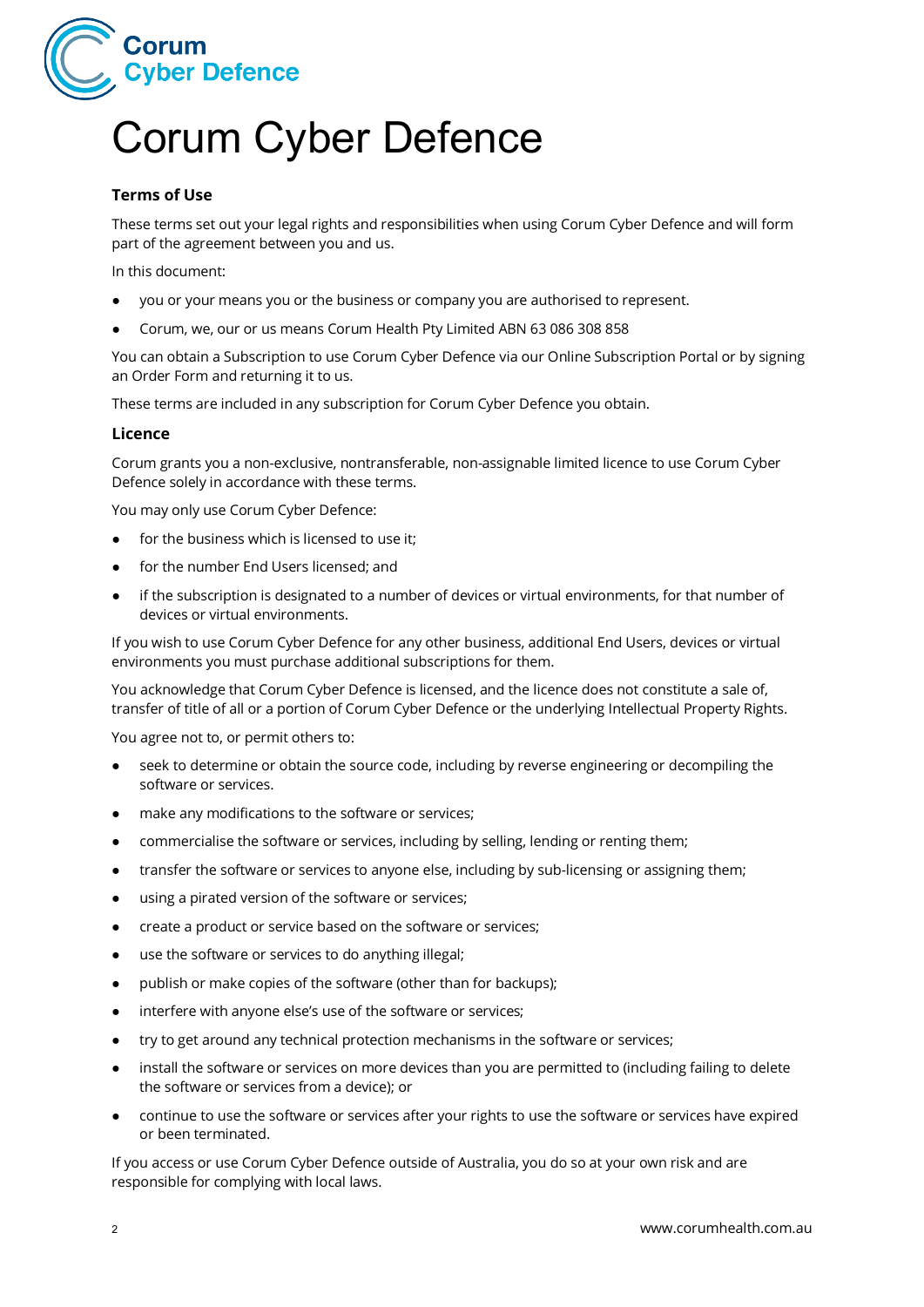

# **End Users**

You are responsible for all acts and omissions of your End Users in relation to Corum Cyber Defence regardless of whether you authorised those acts or omissions.

You are also responsible for maintaining the confidentiality of you and your End Users' login credentials.

If an End User violates these terms of use or uses the software or services in a manner that we reasonably believe will cause a liability, we may request that you suspend or terminate the conduct and/or the End User's account involved. We reserve the right, in our sole discretion, to suspend or terminate the End User's account or your Subscription if any such request is not promptly complied with.

# **Acceptable Use Policy**

You must and must ensure all End Users comply with our acceptable use policy, available at https://corumhealth.com.au/, in relation to your use of Corum Cyber Defence.

# **Order form**

If there are any inconsistencies between these terms and the Order Form countersigned by you and us, then the terms of that Order Form will prevail to the extent of any inconsistency.

# **Fees and Payment Terms**

You must pay the Fees as specified in your Subscription.

Failure to pay the Fees on time may result in your Subscription being suspended or terminated.

The Fees specified in your Subscription are exclusive of any applicable goods and services tax, value added tax or similar government tax, or charge and you must pay the amount of such tax in addition to the Fees.

#### **Customer Support**

If your Subscription qualifies for technical support, you will receive the level of support specified in your Subscription.

#### **Customer administrator**

You may designate selected End Users as "Administrators" of your Subscription. Administrators may have enhanced access to the software and services, including the ability to access, disclose, restrict or remove Customer Data from the software and services. Administrators may also have the ability to monitor, restrict, or terminate access to End User accounts. You are responsible for all actions and omissions of any Administrator appointed by you, including ensuring that they comply with these terms, applicable laws and regulations.

# **Updates and Maintenance**

Corum Cyber Defence will require maintenance and be upgraded from time to time. You should plan for both scheduled and unscheduled downtime of Corum Cyber Defence. We will do what we can to limit any interruption to our customers, but we cannot guarantee we will be able to do that in all circumstances.

We regularly release upgrades, enhancements and modifications to our software and services (**updates**). Once an update becomes available, we may stop supporting previous versions of the software and services. To make sure you can use new features we develop, you agree to let us install updates in the background.

We may also be required to make changes to our software and services if required by third party platforms and software that are outside of our control.

#### **Data**

You retain ownership to all Customer Data. You grant Corum and its Related Bodies Corporate a nonexclusive, fully paid, royalty free. perpetual, worldwide license to copy, reproduce, store, distribute, publish, export, adapt, edit and translate the Customer Data in connection with and limited to providing you the software and services. You also grant us the right to sub-license these rights to our hosting, connectivity and telecommunications service providers to the extent required for the performance of our obligations and the exercise of our rights under these terms.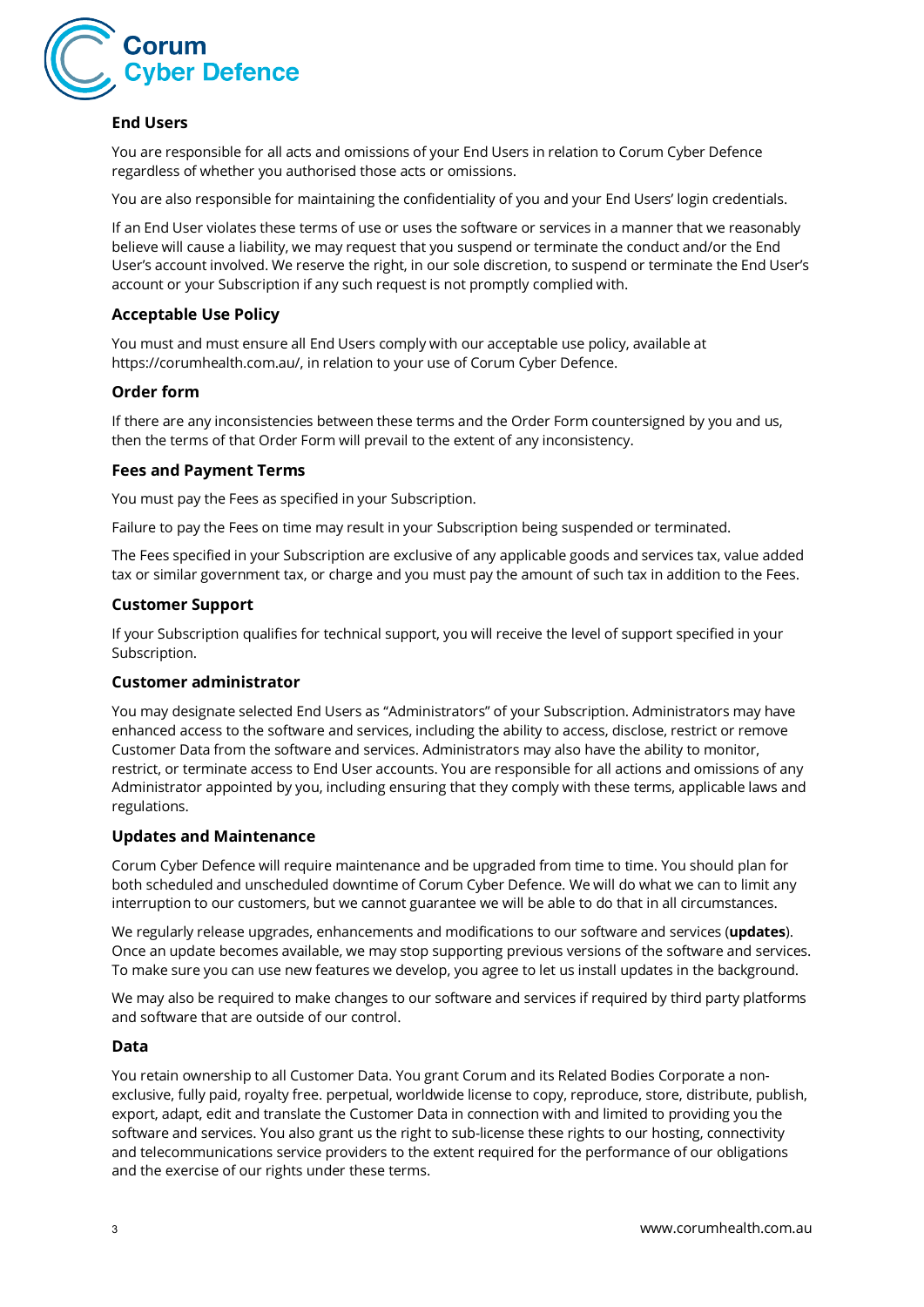

You represent and warrant that:

- you own all rights to your Customer Data or have the rights granted to Corum described in the paragraph above; and
- the Customer Data does not infringe on the Intellectual Property Rights, privacy rights or other legal rights of any third party.

You acknowledge that we may transfer, store and process Customer Data in locations other than your principal place of business, including on third party platforms and services.

### **Hardware**

In connection with your Subscription, we may provide you with hardware devices under license from us. We retain ownership to all hardware devices provided to you and your End Users under or in connection with your Subscription.

At the end of your Subscription or upon written request from us (acting reasonably) you must return all hardware devices to us within 14 days. We reserve the right to charge you for the cost of any hardware devices which you fail to return to us in accordance with these terms of use.

#### **Intellectual Property Rights**

Corum, its Related Bodies Corporate or licensors own all Intellectual Property Rights in and related to the Corum Cyber Defence and other services provided under or in connection with these terms of use, including related knowledge and processes and any derivative works of them. All rights not expressly granted to the you are reserved for Corum, its Related Bodies Corporate or licensors.

You covenant, on behalf of yourself and your successors and assigns, not to assert against Corum, its Related Bodies Corporate or licensors, any rights or any claims of any rights in the Corum Cyber Defence and other services provided under or in connection with these terms of use.

#### **Privacy**

We may use your information, including personal information, and any technical information about your use of Corum Cyber Defence, in accordance with our privacy policy as amended from time to time. Our privacy policy is available a[t www.corumgroup.com.au/legal/privacy-policy.](http://www.corumgroup.com.au/legal/privacy-policy)

# **Confidential information**

We and you must (i) use Confidential Information only for the purposes of providing or obtaining software and services pursuant to these terms; (ii) put in place industry-standard measures aimed at protecting Confidential Information from unauthorised access or disclosure; and (iii) not disclose Confidential Information except as reasonably necessary to provide or obtain the software and services or as required by law.

# **Third Party Requests**

You agree that you are solely responsible for responding to any Third-Party Request and will only contact Corum for assistance if you cannot obtain the requested information after exhausting commercially reasonable efforts to obtain it.

We will make commercially reasonable efforts to assist you with any Third-Party Request, provided that you pay for our reasonable costs in providing such assistance.

# **Security, facilities and data processing**

You acknowledge that Corum implements technical and organisational measures designed to secure your data from accidental loss and from unauthorised access, use, alteration, and disclosure. You also acknowledge that no data transmission over the internet and other networks is 100% secure. You acknowledge we cannot guarantee that unauthorised third parties will never be able to defeat those measures or use your data for improper purposes and that you provide your data at your own risk.

You must immediately notify us of any unauthorised use or access to software or services.

#### **Security Emergencies**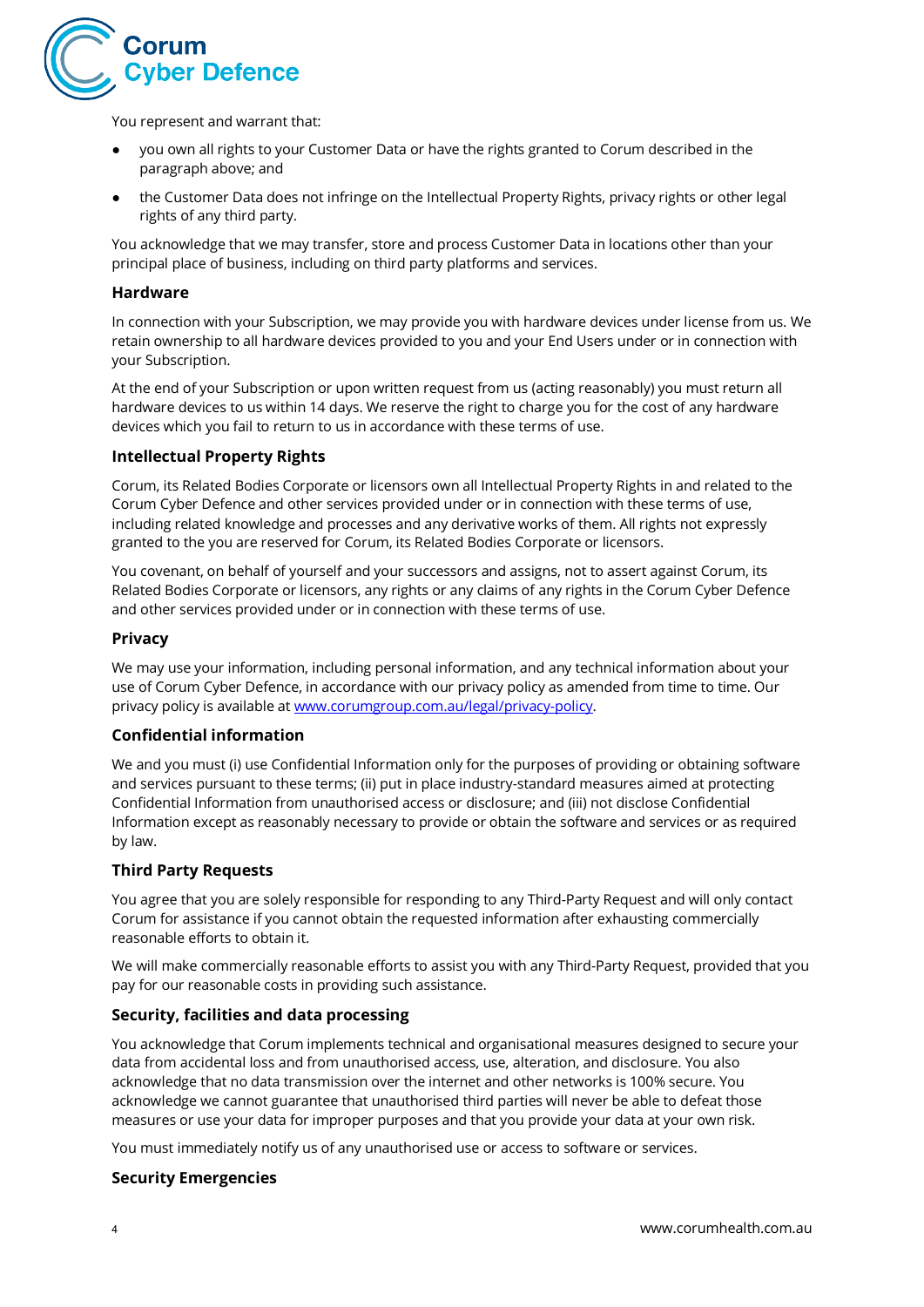

If there is a Security Emergency, we may, without prior notice suspend the use of the software and services (in whole or part) until the Security Emergency has passed. We will make commercially reasonable efforts to minimise any suspension so as to mitigate any impact on you and other customers.

#### **Acknowledgements**

Corum Cyber Defence is provided on an 'as is' and 'as available' basis. We do not warrant that it will meet your specific requirements, will be correct, accurate, appropriate, reliable, timely, secure, uninterrupted, or error-free or will be of any particular quality or meet your particular expectations.

Corum does not guarantee the Corum Cyber Defence will be continuously available or continuously operational. Without limitation, the functionality of Corum Cyber Defence is dependent on numerous thirdparty software, services and platforms and you confirm that Corum has no liability at all for any failures or circumstances arising from any failures of those third-party software, services, and platforms.

We do not guarantee that Corum Cyber Defence or any other sites or communications we make available are free from errors, bugs, Malicious Code, or other conditions which could damage or interfere with software, data, hardware or systems with which it might be used or interface with.

To the extent permitted by law Corum Cyber Defence is provided without any warranties or guarantees of any kind. Corum disclaims all other warranties, whether express or implied, including any warranty, condition or other terms of satisfactory quality, merchantability, fitness for particular purpose and noninfringement. Corum makes no warranties about the accuracy, reliability, completeness or timeliness of the software and services provided pursuant to these terms of use.

You acknowledge that all cyber security protection measures are capable of being defeated or circumvented and that we cannot guarantee that Corum Cyber Defence will be 100% effective. Corum Cyber Defence will help you mitigate cyber security risks in general but will not be able to eliminate your cyber security risks and any damage or loss you suffer because of those risks occurring.

#### **Limitation of Liability**

Neither Corum, nor any of its directors, officers, employees agents or Related Bodies Corporate shall be liable to you in connection with Corum Cyber Defence and other services provided under or in connection with these terms of use arising directly or indirectly under or in connection with your Subscription or the performance or non-performance of your Subscription and whether arising under any indemnity, statute, in tort (for negligence or otherwise), or on any other basis in law or equity.

Corum will have no liability whatsoever to you for any loss, harm, damage, cost or expense (including legal fees) in the nature of special, indirect or consequential loss or damage (including, without limitation, economic loss, loss of contract, loss of profit or revenue, loss of opportunity, loss of production, production stoppage or loss of data).

Corum's liability to the you is otherwise limited to an amount not exceeding the greater of the Fees paid for your Subscription and \$2,000.

You must take all action reasonably practicable to mitigate any loss sustained or incurred by you in respect of any matter which results in or is likely to result a claim brought by you in relation to your Subscription.

We will not be liable for any failures or circumstances which arise by reason of strikes, riots, fire, explosions, acts of God, war, government action, failure of third-party services, epidemic or pandemic, environmental circumstances or any other cause which is beyond our reasonable control.

#### **Consumer guarantees**

Where any of the consumer guarantees under the *Competition and Consumer Act 2010* (Cth) (CCA) apply to the software or services provided under a Subscription, and the CCA voids or prohibits a provision in these terms of use excluding, restricting, or modifying such consumer guarantees, then, our liability arising out of the supply of the software and services for a failure to comply with such consumer guarantees is limited to the following remedies.

Our software and services come with guarantees that cannot be excluded under the CCA. For major failures of our software or services, you are entitled to: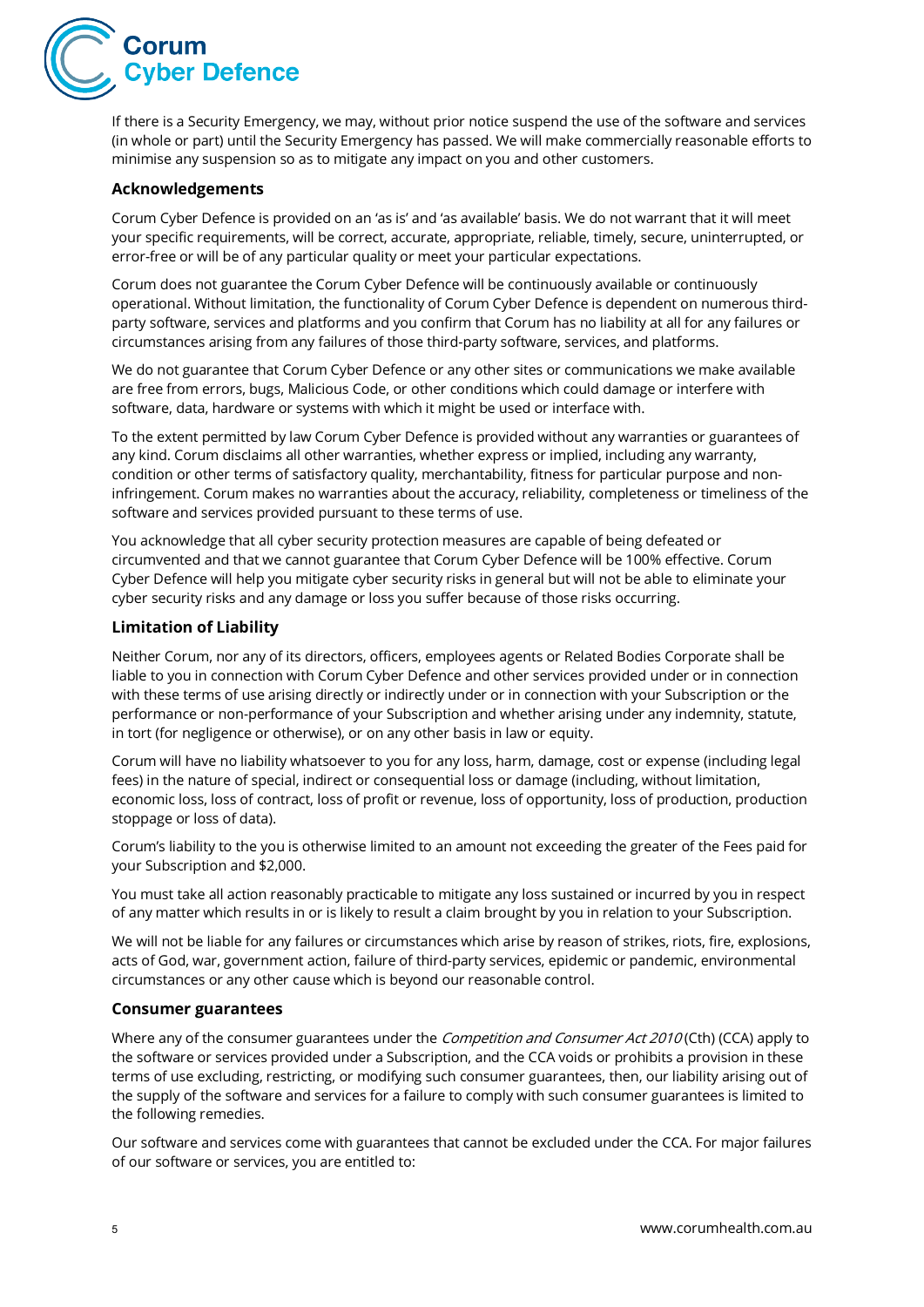

- cancel your Subscription; and
- to a refund for the unused portion of the Subscription, or compensation for its reduced value.

You may also be entitled to be compensated for any other reasonably foreseeable loss or damage. If the failure does not amount to a major failure you are entitled to have problems with the service rectified in a reasonable time and, if this is not done, to cancel your Subscription and obtain a refund for the unused portion of your Subscription.

#### **Legal technicalities**

These terms of use, combined with the Subscription, contain the entire understanding between the parties concerning Corum Cyber Defence and other services provided under or in connection with these terms of use and supersede all prior communications.

You are not entitled to assign the benefit of, or your obligations under these terms of use and any Subscription without our prior written consent, which we may not unreasonably withhold. We may assign our rights and benefits under these terms of use and any Subscription at any time without consent.

If any term or provision of these terms of use, or any Subscription, is held by a court to be illegal, invalid or unenforceable under the applicable law, that term or provision will be severed from these terms of use and/or Subscription and the remaining terms will be unaffected.

Interpretation of these terms of use and any Subscription shall not be affected by who prepared or benefits from them, and headings are for ease of reference only and do not affect interpretation.

These terms of use and any Subscription are to be governed by and construed with the laws of Victoria, Australia. The parties submit to the non-exclusive jurisdiction of the courts of Victoria.

### **Definitions**

**Account Data** means the account and contact information about you and End Users.

**Confidential Information** means, in relation to your or our obligations respectively, non-public information concerning the other party that is commercially sensitive for that other party, but not any information that has become publicly available without any fault of the party subject to the confidentiality obligations.

**Corum Cyber Defence** means the suite of cyber security services provided by Corum specified in your Subscription including cyber security software, hardware firewall, monitoring and remediation services, system maintenance and upgrade services, policies and procedures, training and incident response services, as updated and amended by Corum from time to time.

**Customer Data** means Stored Data and Account Data.

**End Users** means any person who interacts with the software or services in connection with your Subscription, including if applicable your employees, contractors, their employees and your customers.

**Fees** means the fees specified in your Subscription.

**Intellectual Property Rights** means all present and future rights in or to any copyright, database, patent, design, utility model, trade mark (including any rights in get up or trade dress), brand name, service mark, trade name, domain name, business name, eligible layout right, chip topography right, plant breeder's right, know-how, trade secret, confidential information and any other rights of a proprietary nature in or to the results of intellectual activity in the industrial, commercial, scientific, literary or artistic fields, whether registered, registrable, patentable or not and wherever existing in the world, including all renewals, extensions and revivals of, and all rights to apply for, any of the foregoing rights.

**Malicious Code** means any code in any part of a software system or script that is intended to or that does cause undesired effects, security breaches, degradation to system speed or functionality to or damage to a system; including attack scripts, viruses, malware, worms, Trojan horses, backdoors, time bombs, and malicious active content.

**Online Subscription Portal** means any webpage or other online facility we make available for the purpose of customers procuring a Subscription.